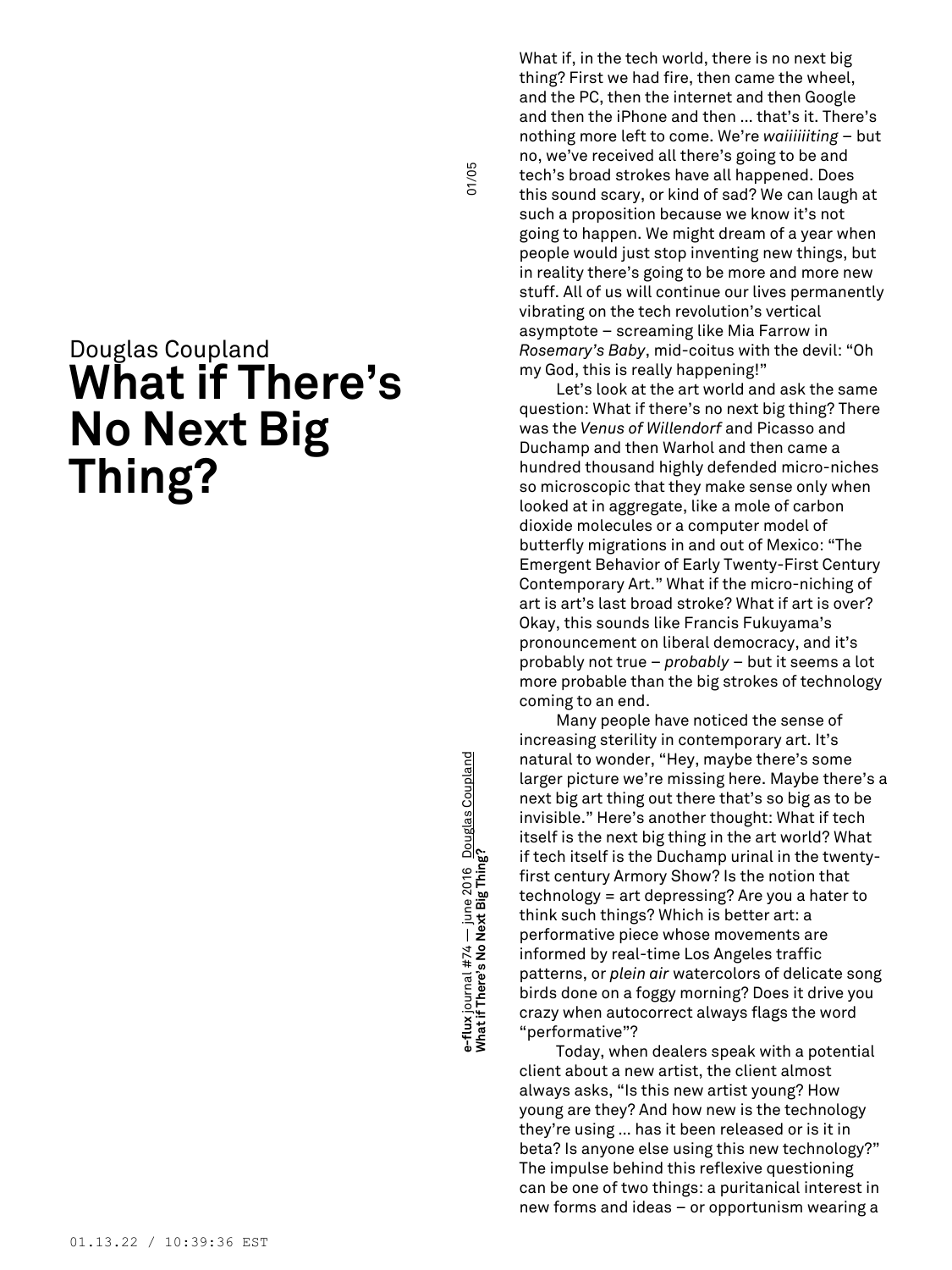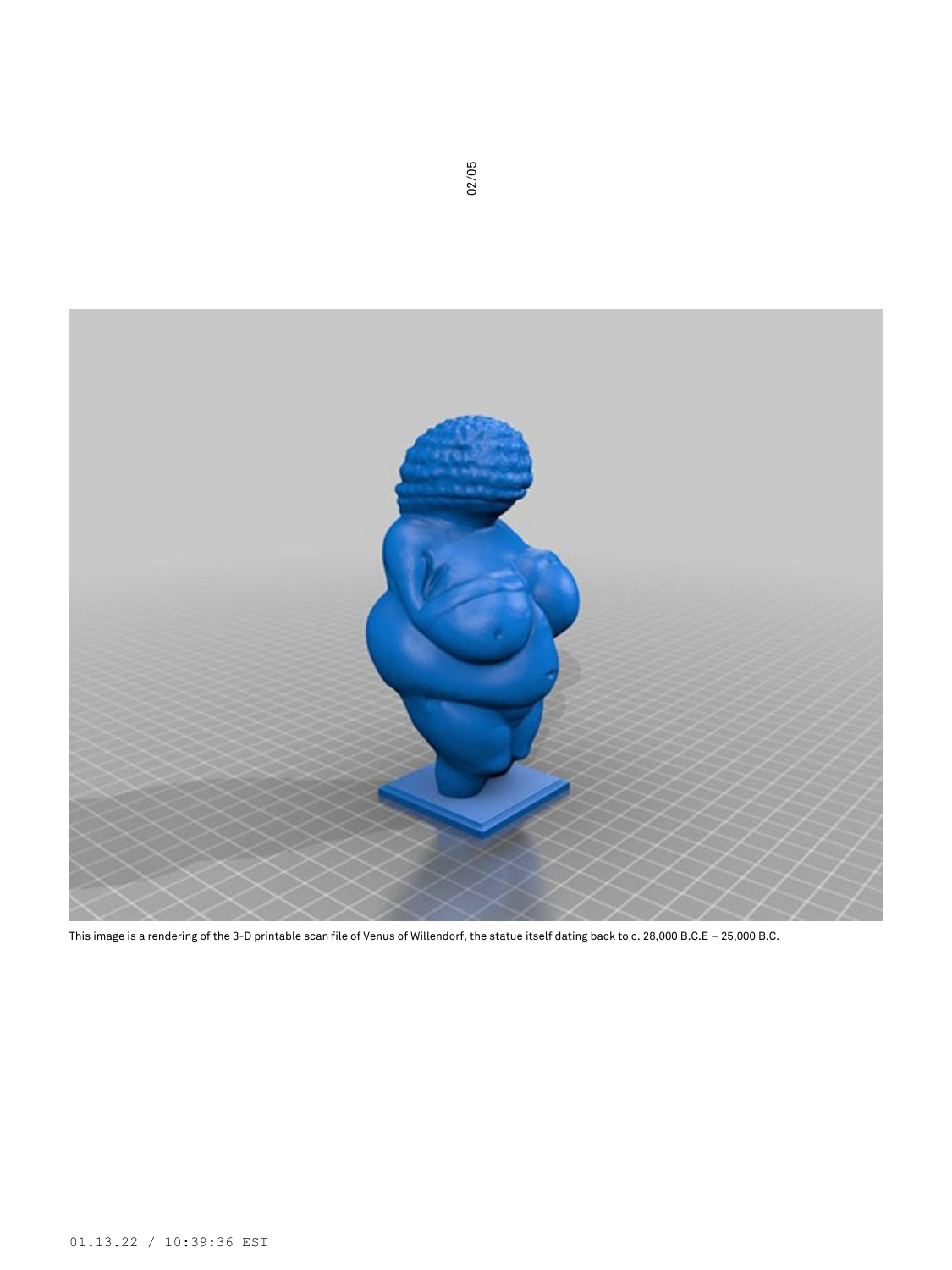cloak of art-world puritanism. Does this young artist have any technologies that he or she needs to unlearn? No? Great. Do they know much about the art world? No? Even greater. Do they produce actual physical things at the end of whatever it is they do? Yes? Wonderful. And finally, does this artist use something that can be related to VR or augmented reality? Yes? Okay then – Frieze, we have a perfect storm*.* Fifty years after McLuhan's *Understanding Media,* the medium that drives the message is still the message – and sometimes it seems like the only hope for any message at all.

03/05



A Marvin the Martian Looney Tunes embodies this USB Flash drive, part of Warner Bros. merchandizing.

Implicit in this not uncommon dealer-client exchange is an unspoken assumption that new technologies allow new and hitherto unforeseen dimensions of the human condition to be made manifest. I wonder: If human beings stopped creating new technologies as of today, would the art world crater overnight? Artists would be limited to further documentation from within a fixed realm without technological novelty. With seven billion people on Earth, chances are we'd soon catalogue almost all experience available with the tools at hand. We'd enter a world of perpetual repetition with nothing new.

So who's making all of this new technology that's always messing with our lives? Who are these Silicon Valley inventors? And are they inventing things just to torment the world with relentless novelty? No. That would require a spoken and codified agenda which simply

doesn't exist. Are these inventors doing it to get rich? Sometimes … but as a rule, the people who make the best new stuff are usually the people with no foreground interest in money; they just want to make cool stuff – or they just want to meet their production milestones. I've noticed that almost nothing annoys an engineer or mathematician more than asking if they ever think about potential superpowers unleashed by the things they're working on – whether unintended or otherwise. Only once have I received a full and honest answer to this question. A coder in an optical fiber research facility in New Jersey told me, "It can sometimes be really depressing to come to work every day knowing that all of what we do is largely to create an ever more satisfying porn experience in the \$29.95-per-month price range."

If one were to investigate the degree of interest engineers and mathematicians have in the art world *qua* art world, one would only find piles of Legos, Rubik's Cubes, and Star Wars tchotchkes on office desks – three items representing binarization, proof of successful problem solving, and a timeless emotional myth with which to bond. A \$50,000 productivity bonus given to a Valley engineer would, in all likelihood, be used to buy original animation cells from vintage Marvin the Martian cartoons. I once visited the Palo Alto apartment of a friend who's an expert in 3-D fly-through experiences; in his apartment was a table, a few flat-screen monitors, several drives, and a folding chair – nothing else. I asked him when the rest of his stuff was arriving and he said, "I've been living here for six years."



The Star Trek holodeck is emulated in these beaded translucent sculptures by Devorah Sperber, part of the Microsoft Art Collection.

Is there the occasional engineer sensitized to historically and economically consolidated art? Sure. Nathan Myhrvold, Microsoft's former CTO, had a huge, seminal Roy Lichtenstein canvas in his suburban Seattle house – but then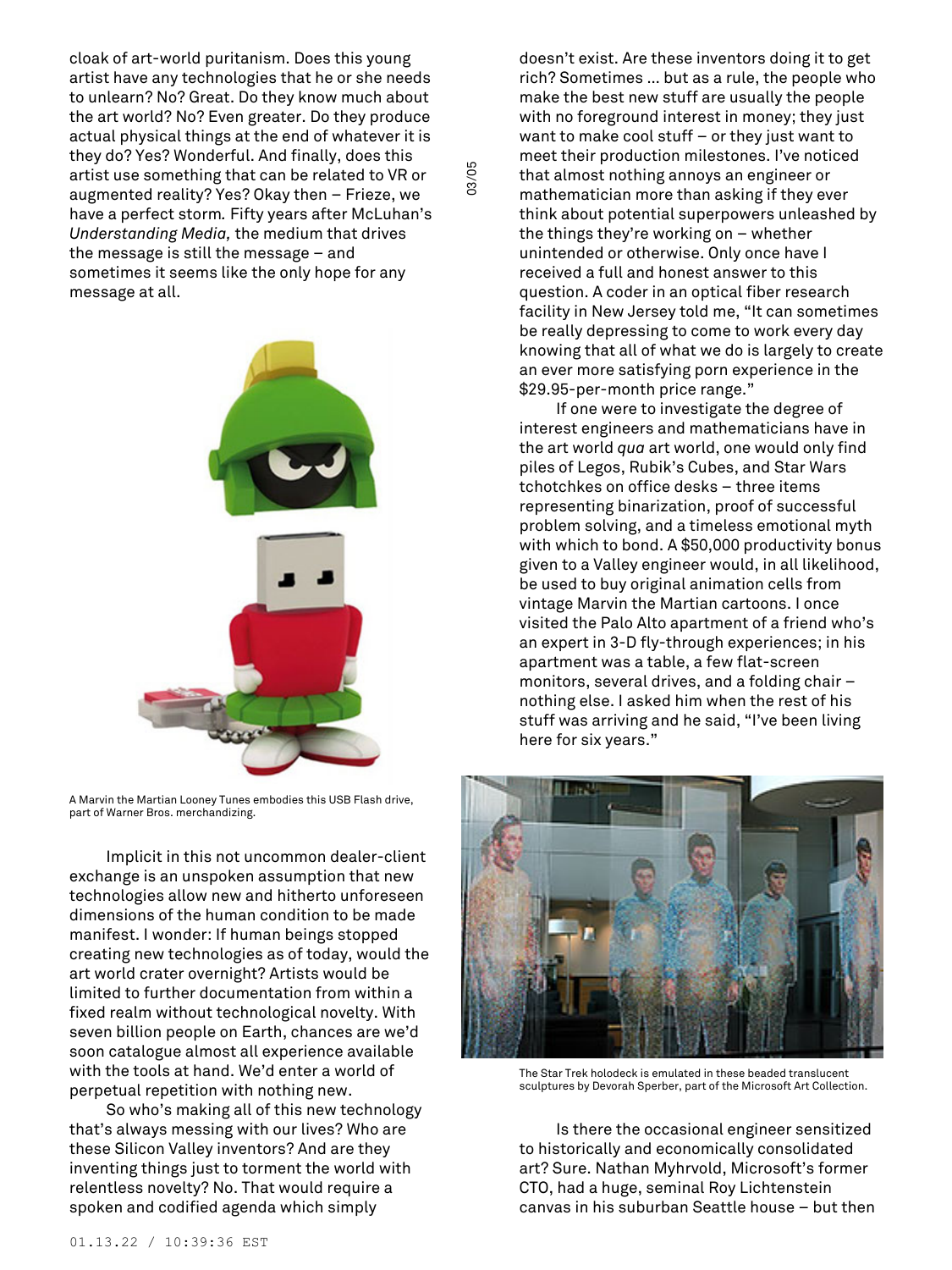he also has a life-size T. rex skeleton in his living room. <sup>1</sup> Pace has a gallery in Palo Alto. Microsoft has an astonishing art collection that rivals any mature museum, and it's also out there in the world working hard, but mostly in Microsoft facilities. <sup>2</sup> And, oh yes, the SFMOMA has a massive new addition. You can't call the tech world or the Silicon Valley an art wasteland. There's a lot of work and collecting there, but it all inhabits the world in a different way. Last month I had a look at a new system that 3-D scans flat-but-textured surfaces such as paintings. The technicians who created it were trying to figure out ways to use it. Their solution was to license and scan Van Gogh paintings, 3-D print them, and then sell them for \$40,000 each at a local shopping mall catering to Chinese clientele. <sup>3</sup> The whole exercise was depressing yet enlightening. For most technicians, art = arty art with lots of brushstrokes that comes from a big old-fashioned museum. The Valley's art tendencies default to a naive tiny chunk of Venn real estate where art and science overlap – or where they *don't* overlap. The art world gets mad at the Valley for not throwing it more money, but tech is just an industry, albeit one that does very well and that happens to be geographically hyperconcentrated. I don't see people getting angry at Big Pharma or Big Corn for not lavishly spending on art and donating to museums. If they were geographically concentrated, would we be having this same discussion? Probably not.

Is there any contempt toward the art world from Silicon Valley's direction? Not really. Technicians have spent their lives becoming technicians, so it's what they care about, and you could say the same about workers in many other industries. Except tech is different because technicians can make insane amounts of money and they have borderline alchemical powers to shape reality in a way that bends it to their will, whether or not the bending is cognitive, programmatic, unintentional, or subconscious. The fact that many of them become wealthy is just a bonus factor that makes the outside world curious about them: nerds – they buy crazy, nutty stuff like T. rex skeletons! It's also a given in tech culture that human beings don't change; only technology changes. Technology allows us to do things we never thought we were capable of doing: Apollo 11, artificial sweeteners, death camps. If the twentieth century taught us one thing, it's that when technology changes too quickly, people tend to make really bad decisions. People who feel engulfed in chaos can be tricked into doing almost anything. So investigating the people who make the technology that triggers change isn't necessarily an arbitrary call.

**What if There's No Next Big Thing?** 04/05 e-flux journal #74 — june 2016 <u>Douglas Coupland</u><br>What if There's No Next Big Thing? **e-flux** journal #74 — june 2016 Douglas Coupland

04/05

The money people – the venture capitalists – are different from techies. They're just generic money people – albeit many have a knack for tech IPOs and have been doing it for so long that they're as much a part of Valley ecology as frozen freeways and that Segway collecting dust in the back of the garage. But you can't really view them differently than Wall Street money people. So, in being generic, financiers are only ancillary to decisions about the Valley's computative agenda – which just leaves the techies to define the vision. What happens if you take the Valley's relentless desktop triumvirate of Legos, Rubik's Cubes, and Star Wars tchotchkes to their logical end state of binarization, problem solving, and reductive myths that occur out of time – are we approaching a world that's being turned into a programmer's desk? Actually, yes, and the more clearly you envision a world just like that, the closer you are to seeing the world that is actually going to happen.

**×**